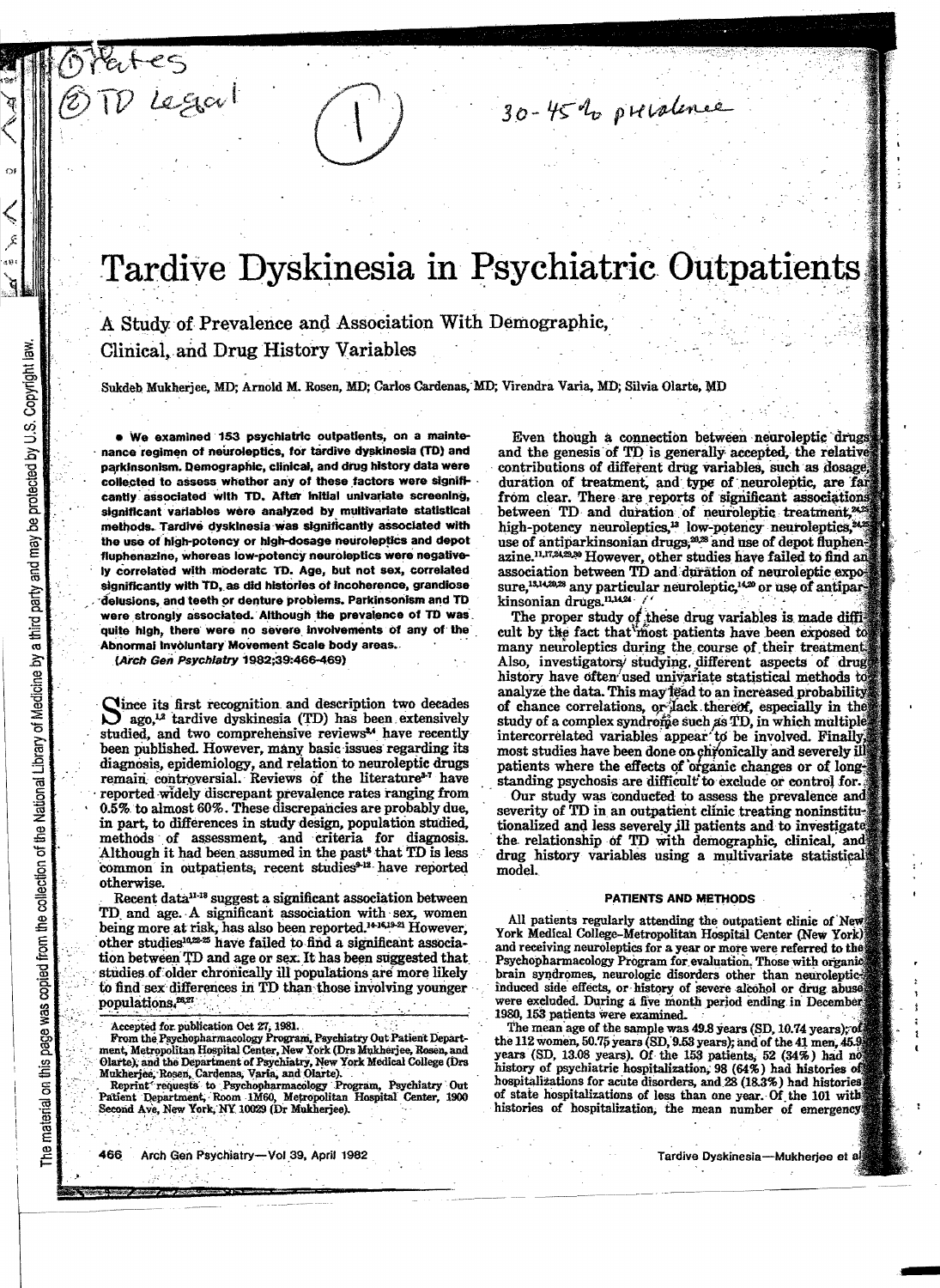spitalizations was 3.5 and of state hospitalizations, 1.0. The an age at first hospitalization was 36.1 years (SD, 11.6 years). the total sample, 30 patients (19.6%) had never received a gnosis of schizophrenia. All patients were on a neuroleptic untenance regimen with no dosage reduction during the three inths preceding the examination.

Patients were examined for TD using the Abnormal Involuny Movement Scale (AIMS) developed by the Psychopharmacol-Branch of the National Institute of Mental Health,<sup>31</sup> and eviously reported to be reliable.<sup>15</sup> The AIMS records the presbe and severity of abnormal movements in seven body areas: ial muscles, lips and perioral areas, jaw, tongue, upper extremas, lower extremities, and trunk. For each body area, moveints are scored on a five-point severity scale in which 0 indicates ne; 1, minimal (may be borderline normal); 2, mild; 3, moderate; d 4, severe. Overall severity of abnormal movements, incapacition resulting from movements, and the patient's reported areness and distress related to the abnormal movements are ted on a scale of 0 to 4. Presence of dentures and problems with ath or dentures were also noted.

Patients were then examined for signs of parkinsonism and athisia, by means of the Scale for Extrapyramidal Effects EE),<sup>22</sup> which measures ten extrapyramidal signs: gait, arm opping, shoulder shaking, elbow rigidity, wrist rigidity, leg ndulousness, head dropping, glabella tap, tremor, and saliva-in. To these signs we added a rating for akathisia. Each item was ted on a five-point scale, with 0 meaning the absence of a sign d 4 its extreme form.

After the ratings, patients were/asked for the following inforition: years of medication therapy; number of periods without ugs lasting three months or more; and histories of acute stonia, parkinsonism, akathisia, or anticholinergic effects. nally, in semistructured interviews (not the Schedule for Affece Disorders and Schizophrenia [SADS]), patients were asked out past or present symptoms suggesting diagnoses of schizorenia or schizoaffective disorder by Research Diágnostic Crite- $\Lambda$  (RDC).<sup>33</sup>

The patients were examined by one of two raters, each of whom amined about half of the total sample. Then the other rater, aware of the examination findings, reviewed the patient's spital records for demographic data, all diagnoses, psychotic mptoms noted at any time, previous treatment history, and ported side effects of medication. Detailed drug history was corded for the past eight years, including individual drugs, daily sages, and duration of treatment with each drug and dosage. ugs prescribed for less than one month were excluded. Recorded ugs included neuroleptics, antiparkinsonian drugs, and antideessants. The rater examining a patient had no access to the formation in that patient's records. Interrater reliability, sessed on a separate sample of patients prior to the study, was and to be satisfactory for the two scales (Pearson's  $r = +.72$  to 98).

In addition to the 153 patients on neuroleptic maintenance gimens, 15 patients with no history of neuroleptic exposure were ndomly included for examination, without the knowledge of the ters. This group, treated with benzodiazepines and/or tricyclic tidepressants, had a mean age of 47.6 years (SD, 10.7 years), are found to have no scores on either AIMS or SEE, and were cluded from further data analyses.

# **RESULTS**

## Prevalence of TD

The assessment of TD prevalence was based on the AIMS scores. ie AIMS gave three measures of involvement: individual subtest ores of the seven body areas; a total score, which was the sum of e seven subtests; and a global severity rating. A criterion level . TD was based on the individual subtest scores. It was defined the minimum score the patient had to have on at least one of e subtests to qualify as having TD. The prevalence of TD at fferent criterion levels is shown in Table 1.

### TD and Associated Variables

We used a univariate model to screen each variable for a gnificant association with TD and then used a multivariate Table 1.-Prevalence of Tardive Dyskinesia at Different Criterion Levels

|                           | Prevalence, %<br>$\sim$ |                         |                    |                     |
|---------------------------|-------------------------|-------------------------|--------------------|---------------------|
| <b>Criterion</b><br>Level | <b>Total</b>            | Male<br><b>Patients</b> | Female<br>Patients | <b>M-F</b><br>Ratio |
| 1.0 (minimal)             | 45.8                    | 48.8                    | 44.6               | 0.91                |
| $2.0$ (mild)              | 30.7                    | 34.1                    | 29.5               | 0.87                |
| 3.0 (moderate)            | 10.4                    | 9.8                     | 10.7               | 1.09                |

# Table 2.-Categorical Variables (t Tests) in **Univariate Screening Test Results\***

|                                                   | <b>Mean Total</b><br><b>AIMSt Scores</b> |         |           |
|---------------------------------------------------|------------------------------------------|---------|-----------|
| <b>Variable</b>                                   | +1                                       | - 1     | P         |
| <b>Hospitalizations</b>                           | 2.73                                     | $-1.46$ | .02       |
| <b>Grandiose delusions</b>                        | 4.93                                     | 1.99    | .04       |
| Incoherence when psychotic                        | 3.40                                     | 1.60    | .007      |
| Parkinsonism                                      | 5.10                                     | 1.96    | .02       |
| Akathisia                                         | 6.13                                     | 1.83    | .01       |
| <b>Dystonic reactions</b>                         | . 5.57                                   | 1.95    | .02       |
| Psychotic depression                              | 4.18                                     | 2.13    | .07       |
| <b>Neuroses</b>                                   | 0.80                                     | 2.35    | .001      |
| RDC+ schizophrenia or<br>schizoaffective disorder | 2.78                                     | 1.76    | $\ddotsc$ |
| Teeth or denture problems (AIMS)†.                | 4.25                                     | 1.95    | .01       |

\*Other psychotic symptoms, diagnoses, and side effects, histories of emergency or state hospitalizations, electroconvulsive therapy, antiparkinsonian or antidepressant drugs, and sex were not significant ( $P > .07$ ).

†AIMS indicates Abnormal Involuntary Movement Scale; RDC, Research Diagnostic Criteria

‡Plus indicates patients with history or presence of variable; minus, those without.

technique to analyze those variables that had demonstrated significance when examined independently. The total AIMS score was chosen as the screening dependent variable, as it was a continuous rather than a categorical variable and allowed the use of more sensitive parametric tests of association. The total ATMS score was strongly correlated with the AIMS global severity ratings  $(r = .92)$  and with the different measures by criterion levels  $(r = 86)$ .

For each neuroleptic, the following data were coded: the length of time the drug was taken; consistency of usage; maximum dosage; and total cumulative dose (the latter two in chlorpromazine equivalents.)<sup>14</sup> From the patients' reports, drug-free intervals were coded. As many patients had been sequentially exposed to more than one neuroleptic, the number of neuroleptics was coded as a separate variable. None had been exposed to more than one simultaneously.

Categorical variables were analyzed using  $t$  tests to compare mean AIMS scores, and correlation coefficients were calculated for continuous variables. The results of the univariate screening are shown in Tables 2 and 3.

Based on a total score of 4 or more on the SEE (excluding the measure for akathisia), 19 patients (12.4%) were classified as having parkinsonism. There was a significant association between. the dichotomous variables-TD and parkinsonism-when they were placed in a 2 × 2 contingency table  $(x^2 = 4.89; df = 1;$  $P = .027$ ). This correlation became stronger when the continuous variables-total AIMS and total SEE scores-were used. Their product moment correlation was .465 ( $P < .0001$ ), highly significant and accounting for more than 21% of the variance between the two scores.

#### **Multivariate Analyses**

The number of significant variables was reduced with a stepwise multiple regression analysis (MRA). There were three sets of

ch Gen Psychiatry-Vol 39, April 1982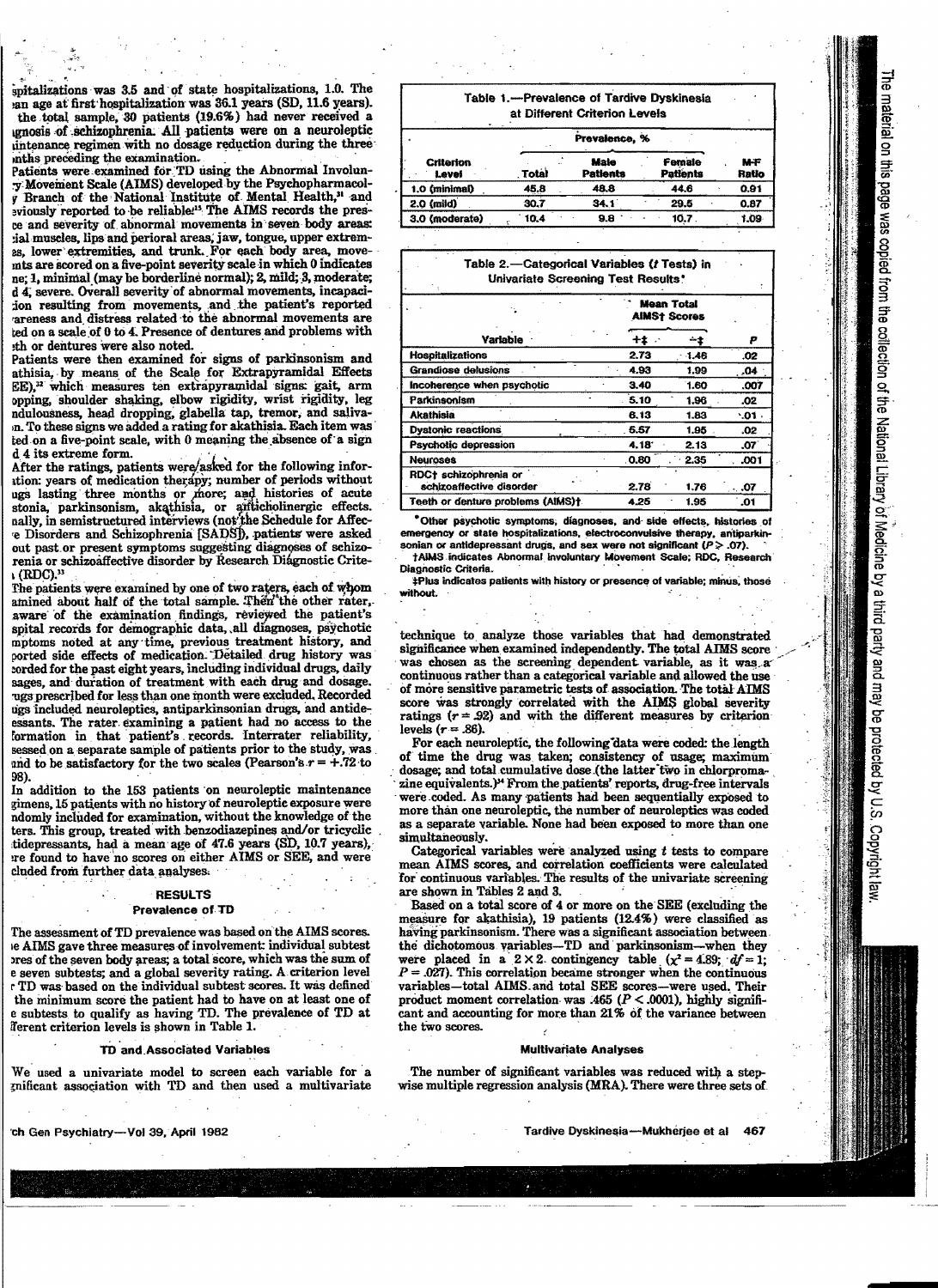Table 3.-Continuous Variables (Correlation Coefficients) in **Univariate Screening Test Results'** 

| Variable                                                    |      |      |      |
|-------------------------------------------------------------|------|------|------|
| Age                                                         | .188 | .035 | .02  |
| Total dose of neuroleptics (chlor-<br>promazine equivalent) | .180 | .032 | .02  |
| Maximum dosage of neuroleptics                              |      |      |      |
| (chlorpromazine equivalent)                                 | .239 | .057 | .003 |
| Years of neuroleptic therapy                                | .184 | 034  | .02  |

Number of hospitalizations, emergency hospitalizations, state hospitalizations, duration of hospital stavs, and drug-free periods were not significant.

| Table 4.-Stepwise Multiple Regression Analysis |                            |                      |  |  |
|------------------------------------------------|----------------------------|----------------------|--|--|
| <b>Dependent Variables</b>                     | incremental r <sup>2</sup> | Total r <sup>2</sup> |  |  |
| 1. Tardive dyskinesia (TD) criterion level 2   |                            |                      |  |  |
| Maximum dose of neuroleptic (log)              | $.036*$                    | .038"                |  |  |
| Fluphenazine decanoate                         | $.027*$                    | .0621                |  |  |
| Age                                            | .043†                      | .106†                |  |  |
| Grandiose delusions                            | $.031*$                    | .137 <sup>±</sup>    |  |  |
| Teeth or denture problems                      | .023*                      | .160‡                |  |  |
| 2. TD criterion level 3.                       |                            |                      |  |  |
| Number of neuroleptics                         | $.02B$ <sup>*</sup>        | .028*                |  |  |
| Low-potency neuroleptics§                      | .036*                      | $.064+$              |  |  |
| Thiothixene                                    | $.024*$                    | $.088+$              |  |  |
| Sum of SEE scores!                             | .100‡                      | .188‡                |  |  |
| Age                                            | .055†                      | .244‡                |  |  |
| Incoherence                                    | $.033*$                    | .277‡                |  |  |
| Teeth or denture problems                      | $.022*$                    | .299‡                |  |  |
| 3. Sum of AIMS scores (TD severity)            |                            |                      |  |  |
| Maximum dose of neuroleptic (log)              | $.061+$                    | .061 <sub>1</sub>    |  |  |
| Number of neuroleptics                         | .017*                      | .079†                |  |  |
| Haloperidol                                    | $.040*$                    | .118‡                |  |  |
| Fluphenazine decanoate                         | .038*                      | .154±                |  |  |
| Sum of SEE score                               | .126‡                      | .280‡                |  |  |
| Age.                                           | .053†                      | .333‡                |  |  |
| Grandiose delusions                            | $.018*$                    | .351‡                |  |  |
| Teeth or denture problems                      | .019*                      | .370‡                |  |  |

\* P < .05.

 $+P < .01$ 

 $\sharp P < .001$ 

§Negatively correlated.

ISEE indicates Scale for Extrapyramidal Effects; AIMS, Abnormal Involuntary Movement Scale.

independent variables. The first included neuroleptic dose and exposure factors: (log) maximum dose, (log) total dose, number of neuroleptics taken, and duration of treatment with neuroleptics. The second set included the type of neuroleptic used, divided into eight individual drugs--chlorpromazine hydrochloride, thioridazine hydrochloride, trifluoperazine hydrochloride, perphenazine, fluphenazine hydrochloride, fluphenazine decanoate, thiothixene hvdrochloride, and haloperidol-and two drug groups-low potency (chlorpromazine and thioridazine) and high potency (the other six). The third set contained significant demographic and clinical variables, including age, past hospitalizations, grandiose delusions, incoherence, neuroses, probable RDC schizophrenia or schizoaffective disorder, total SEE score, and problems with teeth or dentures. Sex and psychotic depression were also included on the chance that they might emerge as significant variables once suppressing intercorrelations were removed.

The sets were then regressed against the dichotomous dependent variable of TD at criterion level 2. Any significant variables were carried into the next set and entered into the equation first. A significant association for a particular variable then had to be demonstrated over and above the effects of the earlier ones. The results are shown in Table 4, group 1. The discriminant function was then calculated, using the simultaneous MRA model, with the five variables that entered into the equation after the stepwise

MRA. We were able to classify correctly 70% of the patients using the discriminant function. Since we could expect to classify 57% correctly by chance alone, the results, although significant, were not impressive. However, we could correctly identify 60% of the patients with TD, as opposed to a chance expectation of 32%.

Using the same variables, ordered in the same sets, a second MRA was performed using the dichotomous dependent variable of TD at criterion level 3 (Table 4, group 2). When we calculated the discriminant function with the seven variables that entered into the equation after the stepwise MRA, we were able to classify 92% of the patients correctly, with the chance expectation being 81%. We could, however, correctly identify 63% of the patients with moderate TD, as opposed to a chance expectation of only 10%.

Finally, using the measure of TD severity-the total AIMS score-as the dependent variable, a third stepwise MRA was performed (Table 4, group 3).

# **COMMENT**

Compared with those in most studies, our sample was unusual in certain respects; one third of the patients had no history of psychiatric hospitalization; none had a history of repeated long-term institutionalizations; none was undergoing neuroleptic withdrawal; and, in semistructured interviews, half of them did not meet RDC criteria for schizophrenia or schizoaffective disorder.

As might be expected, the prevalence rate was a function of the criterion level for inclusion. At a criterion level of 2 on AIMS, 47 patients (30.7%) were found to have TD. When minimal scores were included, the prevalence rose to 70 (45.8%). The latter figure is similar to those in two outpatient studies<sup>9,11</sup> in which patients with minimal scores were included. It was interesting to note the absence of severe involvement of any of the body areas in our patients. A similar finding was recently reported in a study of Hungarian' outpatients.<sup>25</sup> Our finding may be related to our sample's lack of elderly patients, who have been reported to be more prone to severe TD.<sup>18</sup> Moreover, 16 of the 47 patients with TD, at the criterion 2 level, showed significant concomitant parkinsonism. This may have partially masked the TD severity, as parkinsonism and TD are assumed to have an inverse pharmacologicrelationship.  $5-37$ 

Age was found to be significantly correlated with TD prevalence and severity in the MRAs, irrespective of criterion levels used for inclusion. Sex, however, was not a significant variable. This, as others have suggested,<sup>27</sup> could be related to the lower age of our sample, with only three patients over 70 years of age.

There was a significant correlation between TD and parkinsonism. Even though the two syndromes are assumed to be reciprocally related pharmacologically, their coexistence has been reported.<sup>12,30,36,37,38</sup> It has been suggested<sup>38-40</sup> that TD is more likely to develop in patients with parkinsonism than in those without, and that this association may have a predictive or etiologic significance.

Although duration of exposure to neuroleptics and consistency of use failed to show significant associations, the group with TD had histories of exposure to higher doses of neuroleptics, greater numbers of them, and higher mean total doses. Although the use of MRA may have accentuated one or the other of these variables, they were all highly intercorrelated. Chance may have emphasized the effect of one over the other. Of the individual drugs, fluphenazine decanoate stood out as a discriminator for both TD prevalence and severity. This is in accordance with several recent reports<sup>11,17,24,29,30</sup> and raises questions about the routine use of depot preparation of fluphenazine. Highpotency neuroleptics in general were significantly corre-